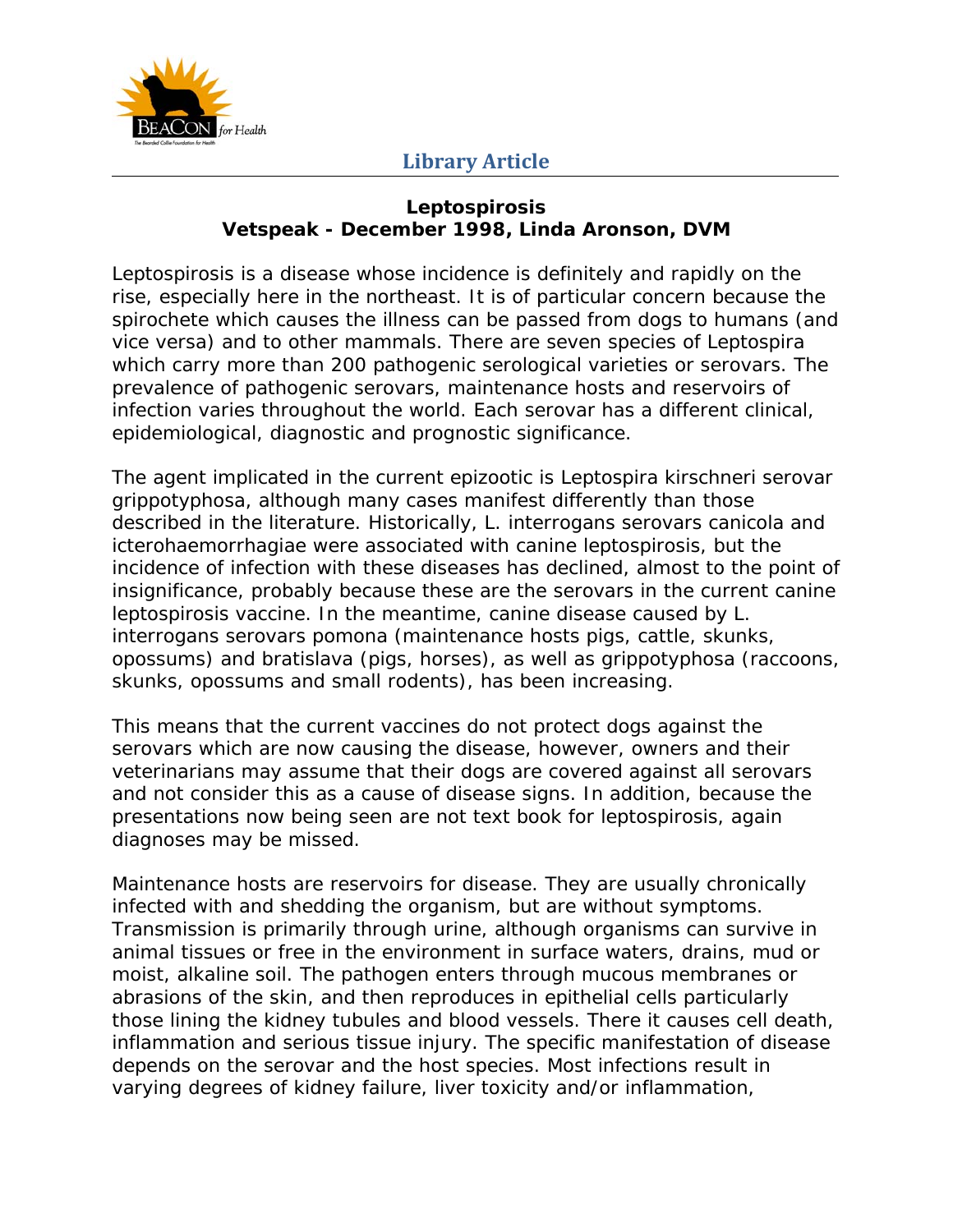

## **Library Article**

inflammation of the blood vessels (vasculitis) and possibly muscle inflammation (myositis). In addition, uveitis (inflammation of the uvea of the eye), glossitis (inflammation of the tongue), meningitis, abortion and autoimmune diseases often develop. Some cases are chronic and may be subclinical but produce chronic interstitial nephritis (kidney) or chronic hepatitis (liver).

Due to cross reactivity it is sometimes not possible to identify the particular serovar causing disease. In the early, acute stage of the illness there may be little or no detectable antibody to the organism, and as this is what is measured, diagnosis may be missed at this stage. Some serovars may not be detected. It is usually possible to visualize the organism in urine or liver or kidney biopsy specimens. It is better to treat for leptospirosis if the clinical signs are consistent even if the initial antibody titer is negative, and then retest in the convalescent stage to confirm illness.

Classically, *L. kirschneri serovar grippotyphosa* causes severe acute kidney failure and sometimes moderate to highly elevated liver enzymes and bilirubin. The current leptospirosis cases are seen regardless of age and sex of the dog. Several days of lethargy, anorexia, vomiting and depression, and occasionally diarrhea are reported. The dogs show varying levels of fever, dehydration, icterus (yellowing of the mucous membranes) and abdominal pain. Blood work shows signs of acute kidney failure (as does urinalysis), elevation of liver enzymes and bilirubin, high blood phosphorous, with an increase in white blood cells and lack of platelets.

In the most severe cases, seizures, inability to urinate, disseminated intravascular coagulation (DIC - known to students as death is coming) and death can occur. In most cases liver involvement has been mild, but a smaller subgroup, possibly infected with a closely related serovar with different toxic properties, have also had severe liver disease. If diagnosed and treated early, prognosis is quite good. Provided precautions are taken when handling the dog, the risk of transmitting the disease to humans is quite low. Blood and urine testing, and saving frozen serum for titer comparison with samples taken 14-21 days after treatment has been initiated, should be done as soon as the disease is suspected. Ruling out Rocky Mountain spotted fever and ehrlichiosis by serology may be advisable. Other rule outs include: viral or toxic gastroenteritis; pancreatitis; hepatitis; obstructive liver disorders; and cancer. Acute kidney failure is also seen in Addison's disease, severe kidney (pyelonephritis) infections; ethylene glycol